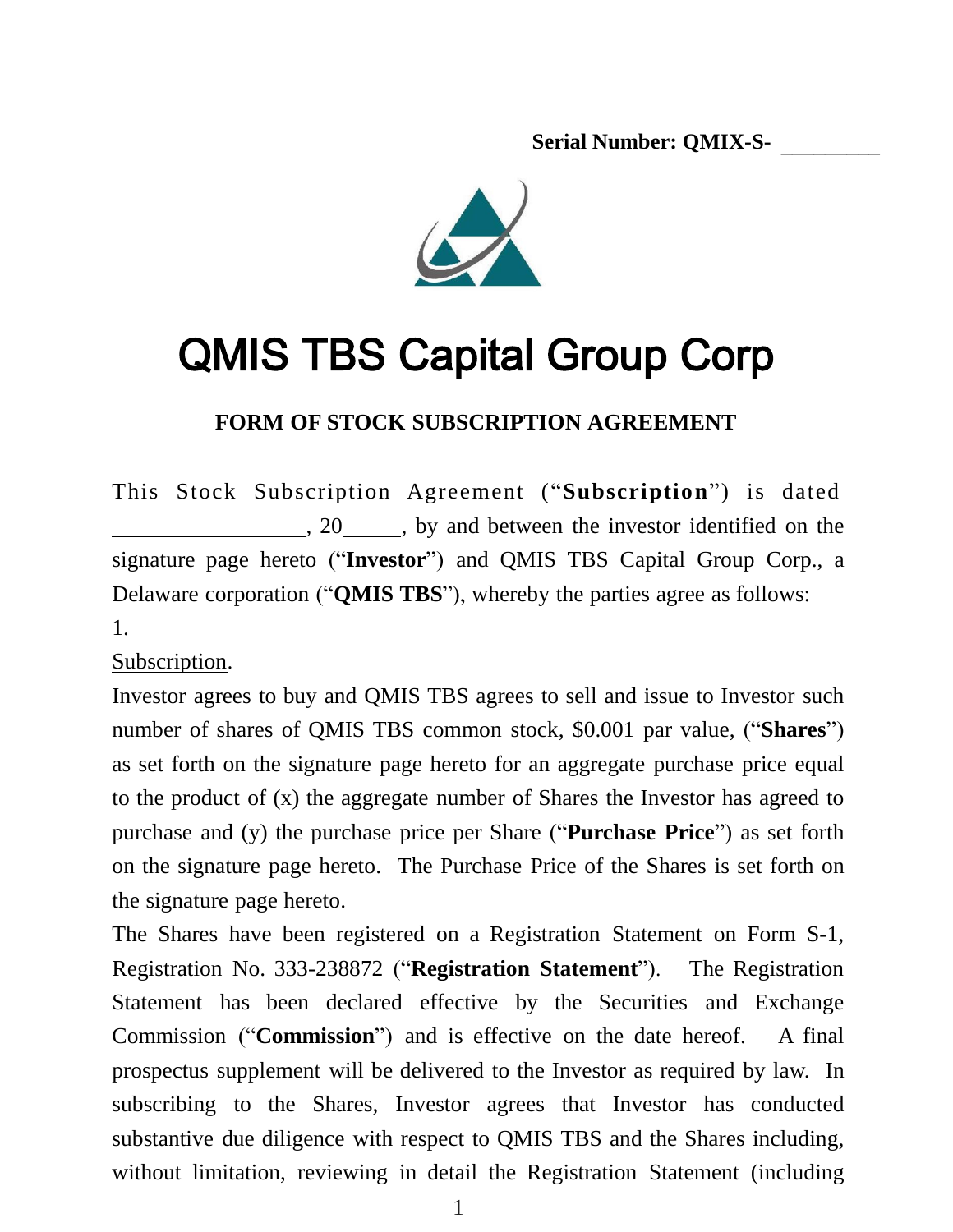Exhibits thereto) and discussing the proposed business and activities of QMIS TBS with management. In addition, Investor understands that there is a high degree of risk in subscribing to the Shares and that Investor may lose the entire investment in the Shares.

The completion of the purchase and sale of the Shares ("**Closing**") shall take place at a place and time ("**Closing Date**") to be specified by QMIS TBS ("**Placement Agent**"), in accordance with Rule 15c6-1 promulgated under the Securities Exchange Act of 1934, as amended ("**Exchange Act**"). Upon satisfaction or waiver of all the conditions to closing set forth in the Subscription, at the Closing, (i) the Investor shall pay the Purchase Price by wire transfer of immediately available funds to QMIS TBS's bank account per wire instructions provided by QMIS TBS, and (ii) QMIS TBS shall cause the Shares to be delivered to the Investor with delivery of the Shares to be made through the facilities of The Depository Trust Company's DWAC system in accordance with the instructions set forth on the signature page attached hereto under the heading "**DWAC Instructions**" (or, if requested by the Investor on the signature page attached hereto, through the physical delivery of certificate(s) evidencing the Shares to the residential or business address indicated thereon). 2.

#### Miscellaneous.

This Subscription may be executed in any number of counterparts, all of which taken together shall constitute one and the same instrument and shall become effective when counterparts have been signed by each party and delivered to the other parties hereto, it being understood that all parties need not sign the same counterpart. Execution may be made by delivery by facsimile or via electronic format.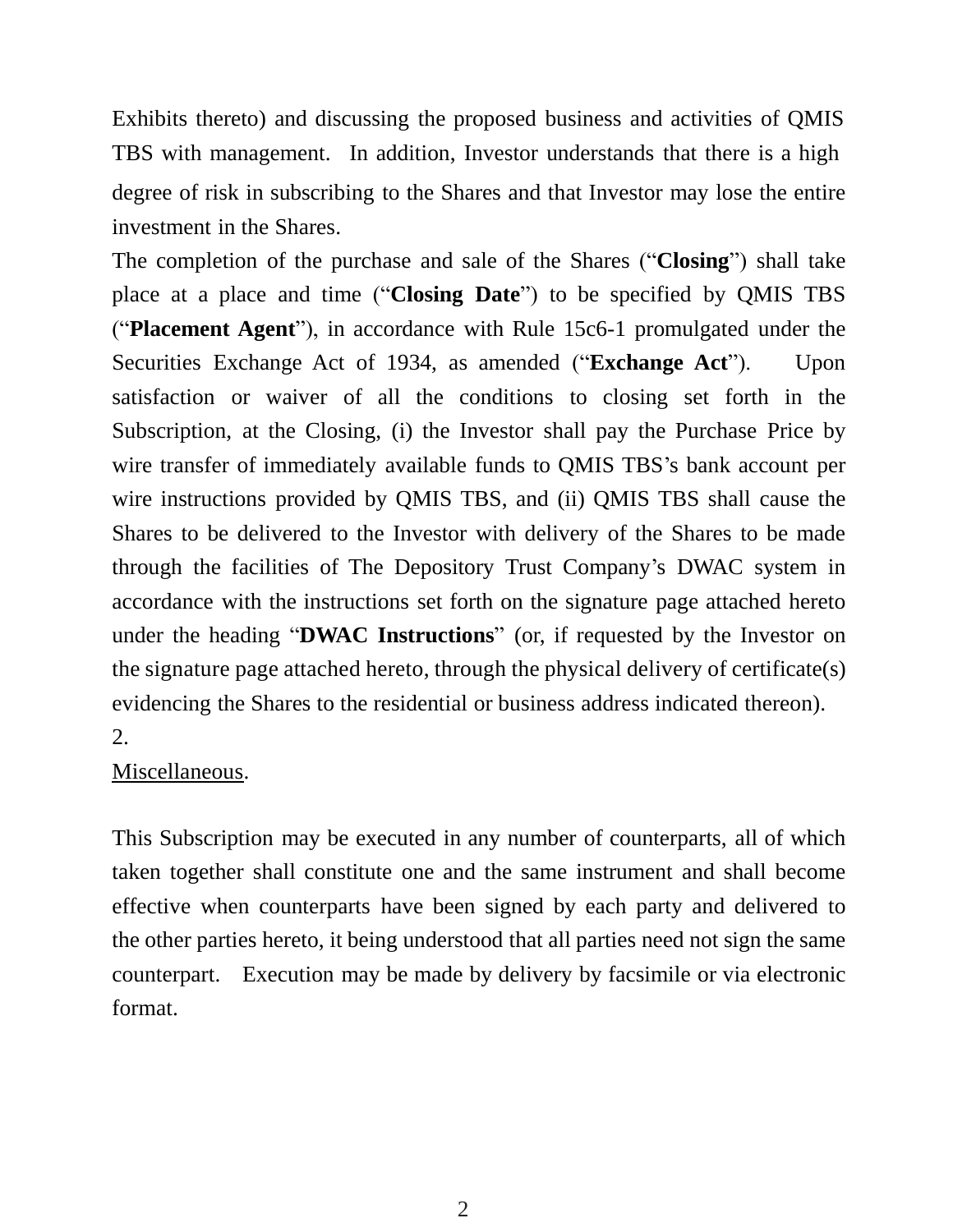All communications hereunder, except as may be otherwise specifically provided herein, shall be in writing and shall be mailed, hand delivered, sent by a recognized overnight courier service such as Federal Express, or sent via facsimile and confirmed by letter, to the party to whom it is addressed at the following addresses or such other address as such party may advise the other in writing:

### To QMIS TBS: 37-12 Prince Street, #9, Flushing 11354, New York

To Investor: (Investor Address)

All notices hereunder shall be effective upon receipt by the party to which it is addressed.

# **PAYMENT INSTRUCTION**

All payments payable for the shares must be paid in the following account;

**Beneficiary Bank : The Bank of East Asia Limited Account Holder : QMIS TBS Capital Group Corporation Limited Account Number: 015-51468053115 Swift Code: BEASHKHH Beneficiary Bank Address : 10, Des Vouex Road Central, Hong Kong.**

## **SIGNATURES**

If the foregoing correctly sets forth our agreement, please confirm this by

signing and returning to us the duplicate copy of this Subscription.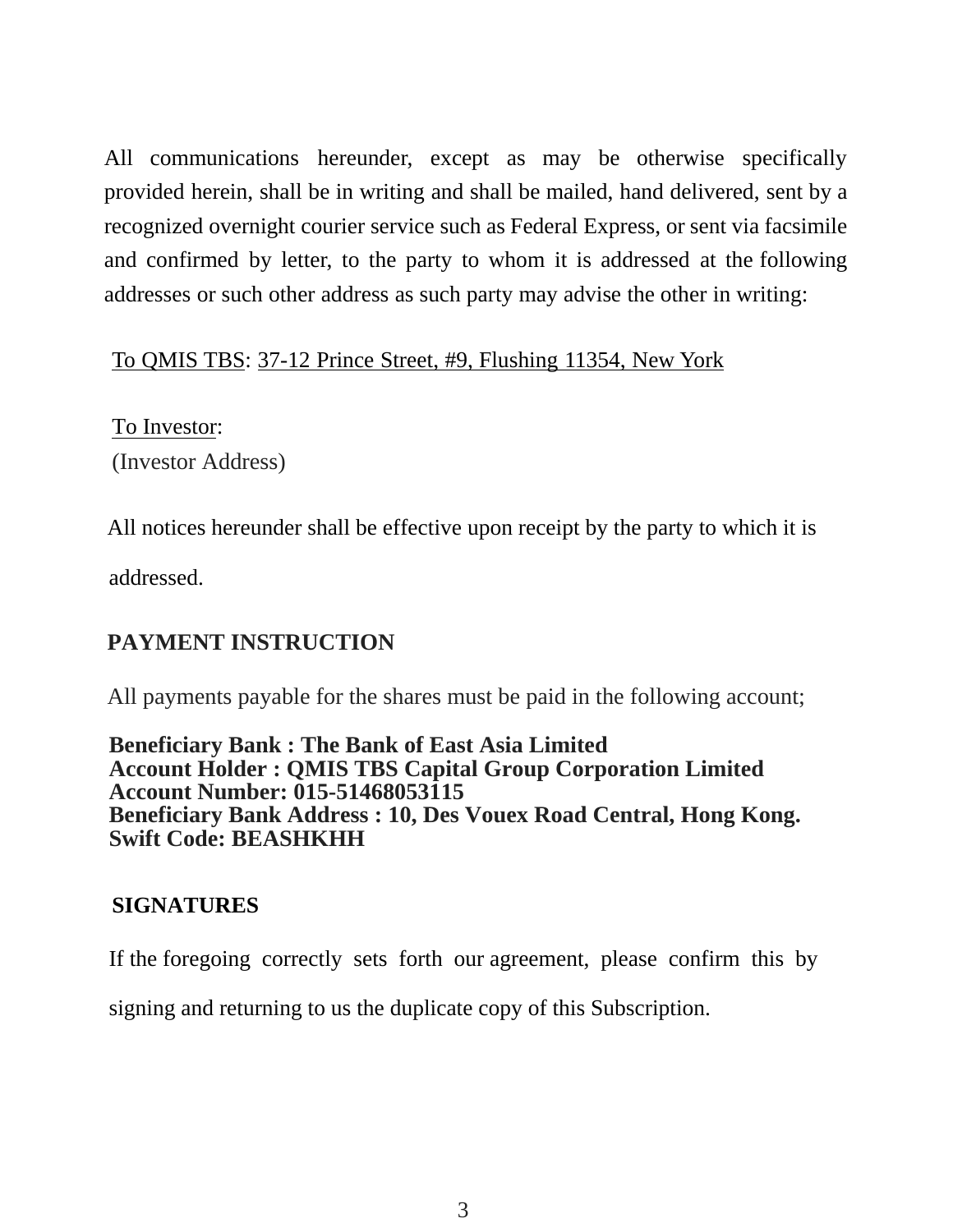# **QMIS TBS Capital Group Corp.**

By: Name: Chin Yung Kong Title: Dr.

**Number of Shares:**

**Purchase Price (per Share): \$** 0.001

**Aggregate Purchase Price:** \$

### **INVESTOR:**

Name: By:

Title:

Select method of delivery of Shares:

## DWAC DELIVERY

Name of DTC Participant (Broker-Dealer at which the account or Accounts to be credited with the Shares are maintained):

DTC Participant Number: